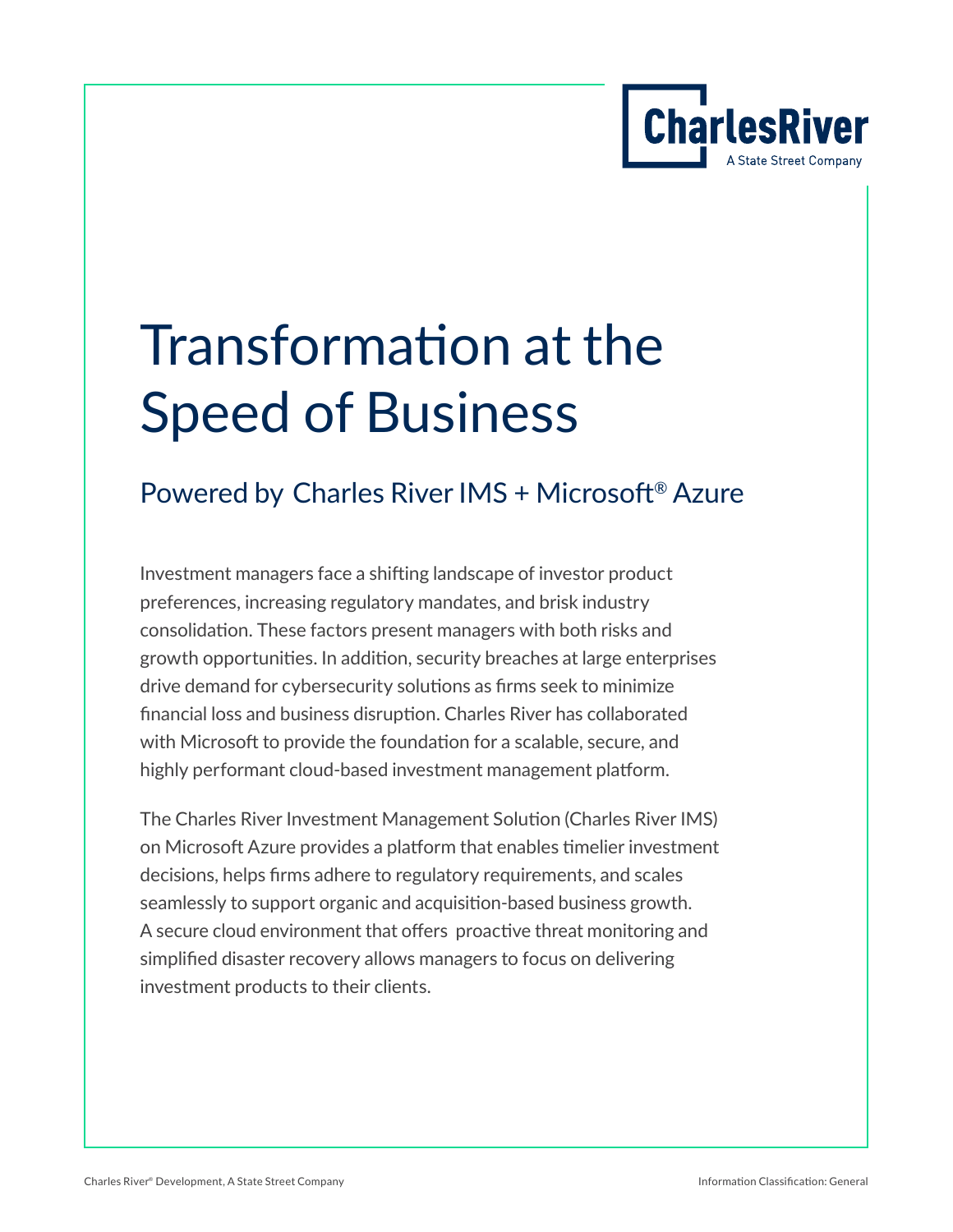

#### **Performance**

- **·** On-demand provisioning increases agility to preview and test new capabilities without impacting day-to-day functions
- **·** Predictive and prescriptive analytics help ensure high availability and resilience across all functions regardless of market conditions
- **·** Scalable platform can support growth across new geographies, asset classes, and business acquisitions



#### **Security**

- **·** Embedded security monitoring can detect, analyze, and resolve security threats
- **·** End-to-end encryption helps meet the highest security standards
- **·** Complete auditability supports data protection and compliance monitoring
- **·** Point-and-click disaster recovery helps ensure business continuity



#### Innovation

- **·** Extensible platform allows integration with internal and external applications, data, and analytics
- **·** Deep data history enables asset managers to construct and validate new investment products
- **·** Version-independent micro- services will bring new capabilities online without upgrading

### **Hub and Spoke Design**

#### The Charles River Hub

Charles River IMS is centrally managed in regional Hubs, which are provisioned in Azure and contain all core cloud services.

Management in regional hubs enables rapid deployment of new services and upgrades, promoting continuous innovation.



#### The Customer Spoke

Each client firm operates in a separate "spoke" containing their specific data and applications.

Separate spokes provide system and network isolation and geographic proximity, enhancing security, performance and support for data residency requirements.

#### The Benefit

The Hub and Spoke design provides an extensible platform that allows Charles River to offer new services efficiently and quickly while helping improve the client experience.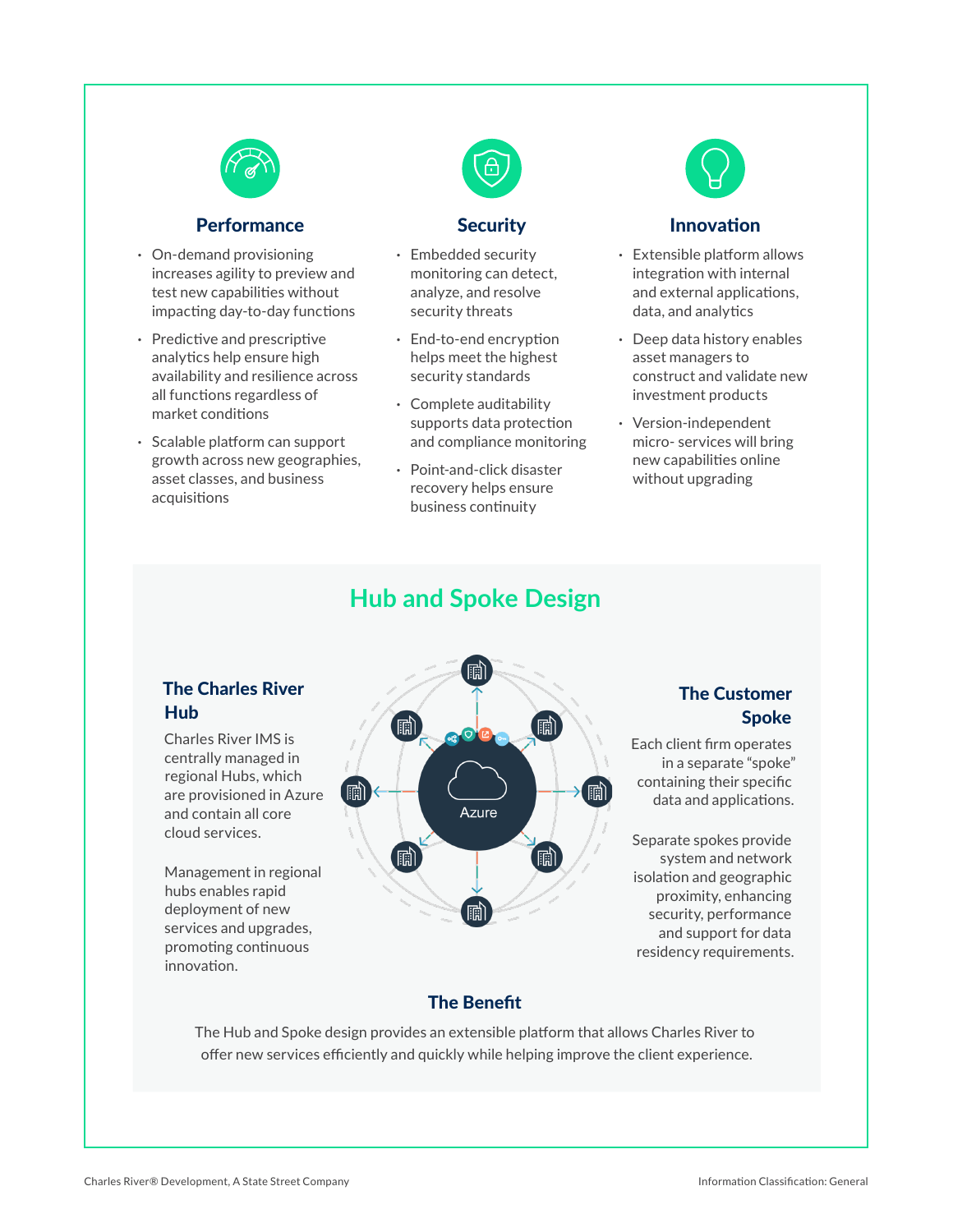## Implementing Charles River IMS on Azure

Charles River's established migration methodology and global support team help enable an efficient and smooth migration to the Azure cloud. Our approach is predicated upon strong cooperation, coordination, and communication between the client and Charles River. The implementation team encompasses operations, data, software, and other specialists for optional services. During the process, the Client Relationship Manager works closely with the client and oversees the implementation process to help provide a smooth transition to Charles River IMS on Azure.